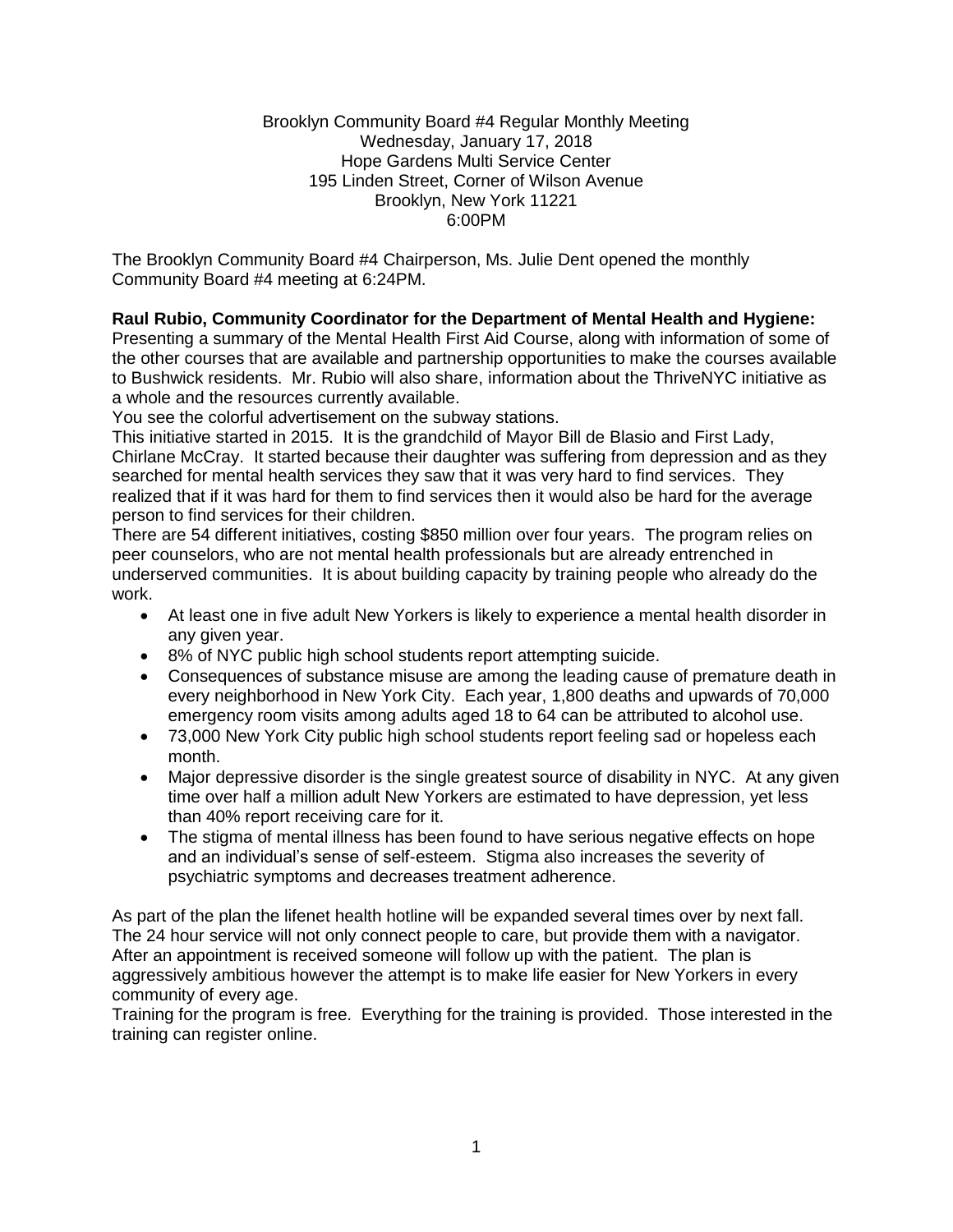Thrive NYC – A Roadmap for Mental Health for All: Youth Mental Health First Aid Free Certification Class, February 27, 2018, 10am to 5:45pm. DeKalb Library, 790 Bushwick Avenue, Auditorium. Register online at [http://bpl\\_dekalb.timetap.com](http://bpl_dekalb.timetap.com/) For more information please visit: www. mhfa.citynewyork.us

Ms. Dent thanked Raul Rubio for his presentation.

Chairperson Ms. Julie asked the District Manager, Celestina Leon to call the first roll call.

**First Roll Call: 6:24PM** – 21 members present does not constitute a quorum. The board cannot vote unless there is a quorum.

## **Chairperson's Report: 6:29PM**

Ms. Julie Dent welcomed all to the Community Board #4 Wednesday, January 17, 2018 monthly meeting.

Ms. Julie Dent asked that the Elected Officials and / or their representatives to introduce themselves and state their respective contact information with their address and telephone numbers.

- 1) Boris Santos Representing Councilmember Antonio Reynoso, 244 Union Avenue, Brooklyn, NY 11221, 718-963-3141 & 212-788-7095: He represents the section West of Hart Street and South of Central Avenue up to Cornelia Street.
- 2) Fredrick Mitchell Representing Senator Martin Malave Dilan, 3215 Fulton Street, Brooklyn, NY 11208, 718-573-1726
- 3) Paula Melendez, Representing Assemblywoman Maritza Davila, 249 Wilson Avenue, Brooklyn, NY 11237, 718-443-1205
- 4) Darryl White Representing Public Advocate Letitia James, 1 Centre Street, NY, NY 10007, 212- 669-4662
- 5) Armando Fuentes Representing Councilmember Rafael Espinal, 786 Knickerbocker Avenue, Brooklyn, NY 11207, 718-642-8664
- 6) Anayeli Gomez Representing NYC Comptroller Scott Stringer, 1 Centre Street, NY, NY 10007, 212-669-3568
- 7) Jonathan Pomboza Representing District Attorney Eric Gonzalez, 350 Jay Street, Brooklyn, NY 11201, 718-250-2349
- 8) Julio Salazar, Representing Congresswoman Nydia Velazquez, 266 Broadway, NY, NY 718- 669-5149

Ms. Dent asked those from Federal, State or City Agencies to introduce themselves and state their respective contact information with their address and phone numbers.

- 1) Boniface WeWe, Brooklyn Public Library Irving Branch, 260 Irving Avenue, Brooklyn, NY 718- 628-8378
- 2) Kurt Barnes Jr., Cooper Street Community Association, 347-424-0830
- 3) Magdalena Mangual, Wyckoff Heights Medical Center, 1610 DeKalb Avenue, Brooklyn, NY 11237, 718-508-4669

Ms. Dent stated that she was delighted to receive a New Year's greeting card from Governor Andrew Cuomo. In the card, he sent his best wishes and had some encouraging words. He is looking forward to another year of working together and supporting the Bushwick community.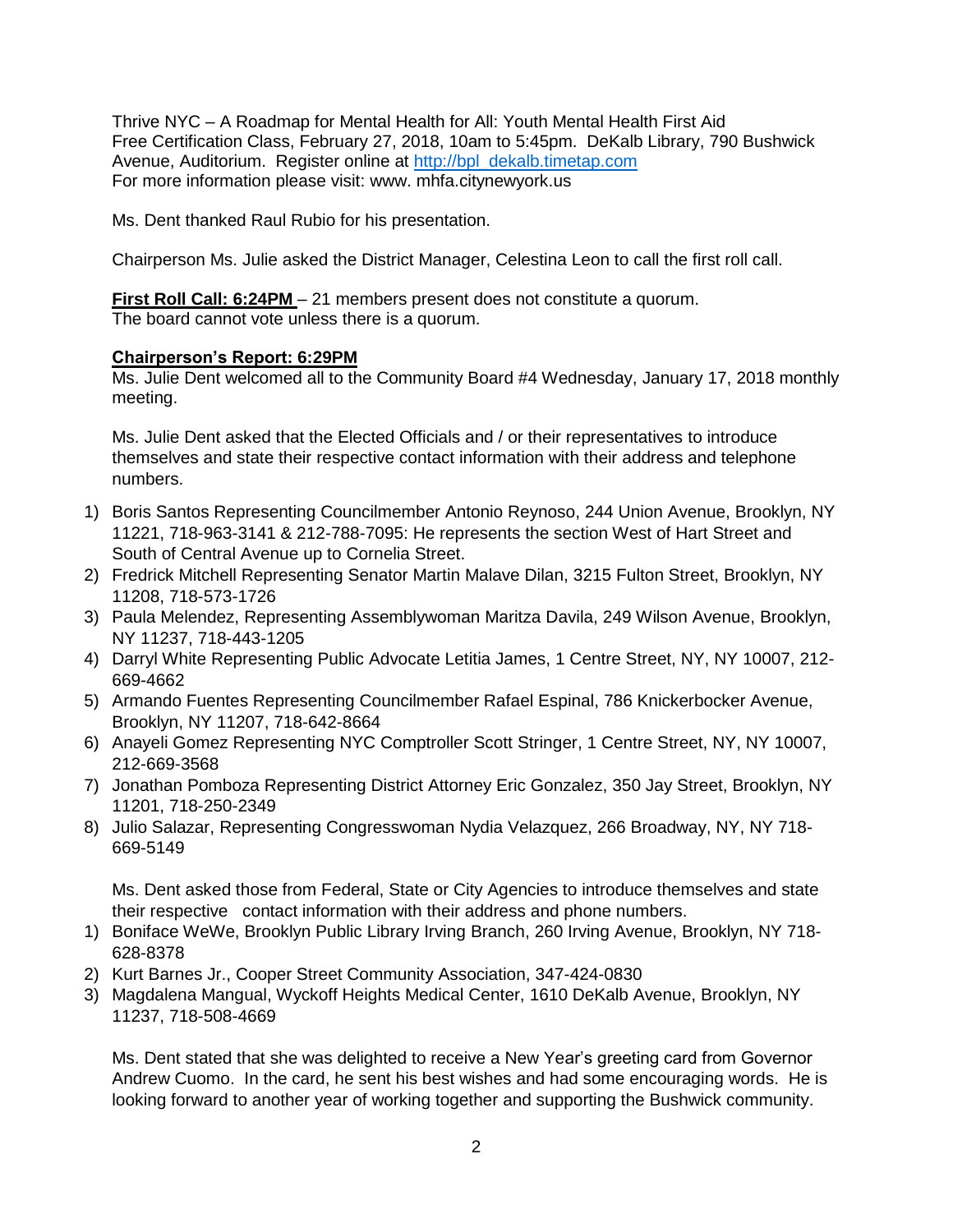Monday, January 1<sup>st</sup>, 2018: Attended Mayor, Bill de Blasio's Inauguration, along with community leaders across the city in recognizing the beginning of his second term in office. We are looking forward to continuing to work with Mayor de Blasio and his administration in the coming years.

Friday, January 12th, 2018: Representatives from the NYC Department of Health and Mental Hygiene conducted Mental Health training at the Audrey Johnson Learning Center. I was happy to host the information session and would like to thank the board members and the newly hired ThriveNYC Community Coordinator, Mr. Raul Rubio for his help with coordination this opportunity.

Ms. Dent apologized for the absence of the Bushwick Montessori School at the meeting Community Board's January  $17<sup>th</sup>$  meeting. Given the holiday rush and the recent winter weather, they did not received the notice of tonight's meeting in time. We have asked Ms. Becky Simkhai, the Head of School and Education Director to present at the February 21<sup>st</sup> meeting.

Saturday, January 13<sup>th</sup>: Attended Congresswoman Nydia Velazquez's timely event on the new federal tax plan at Wyckoff Heights Medical Center. The panel provided a clear breakdown of what to expect moving forward. The changes will affect us all and it is vital to prepare.

Monday, January 15<sup>th</sup>: Attended BAM's MLK (Martin Luther King) Legislative Breakfast and Celebration at her BAM Peter J. Sharp Building hosted by Brooklyn Borough President Eric L. Adams. Senator Chuck Schumer, Senator Kirsten Gillibrand, NYC Council Speaker Corey Johnson, Council Member Laurie Cumbo and other luminaries were also in attendance. We were treated to inspirational performances and speeches in honor of Martin Luther King, Jr.'s legacy.

Anticipated shutdown updates are expected from the NYC Transit – Metropolitan Transit Authority (MTA) and the NYC Department of Transportation. Community Board 4 will continue to keep the community notified about the proposed plan and any service changes.

Do you know when the next NCO meeting is? NCO stands for Neighborhood Coordination Officer. The NCO program recently came to the 83<sup>rd</sup> Precinct and the NCOs in each sector have coordinated regular community meetings to engage the community. You can find out when your meeting is by visiting [www.buildtheblock.nyc.](http://www.buildtheblock.nyc/) You can also contact the 83<sup>rd</sup> Precinct. Thursday, February, 22<sup>nd</sup> I will host the second NCO Sector Adam at the Audrey Johnson Learning Center. The first meeting was will attended and I encourage all to attend.

FREE adult education classes are available in Bushwick: If you live in Brooklyn, are over 21 years of age and do not have a high school diploma or HS Equivalency, you are edible to enroll in free adult education classed. There are English classes, HS Equivalency preparation classes and more. Classes are held in District 32 at various locations. Call 718-221-6703 for more information, or go to: [OACES7@schools.nyc.gov](mailto:OACES7@schools.nyc.gov)

You are invited to attend the Community Education Council (CEC) 32 meeting: Place: The Evergreen Middle School for Urban Exploration IS 562, 125 Covert Street, Brooklyn, NY 11207, Thursday, January 18, 2018 from 6:00-8:00PM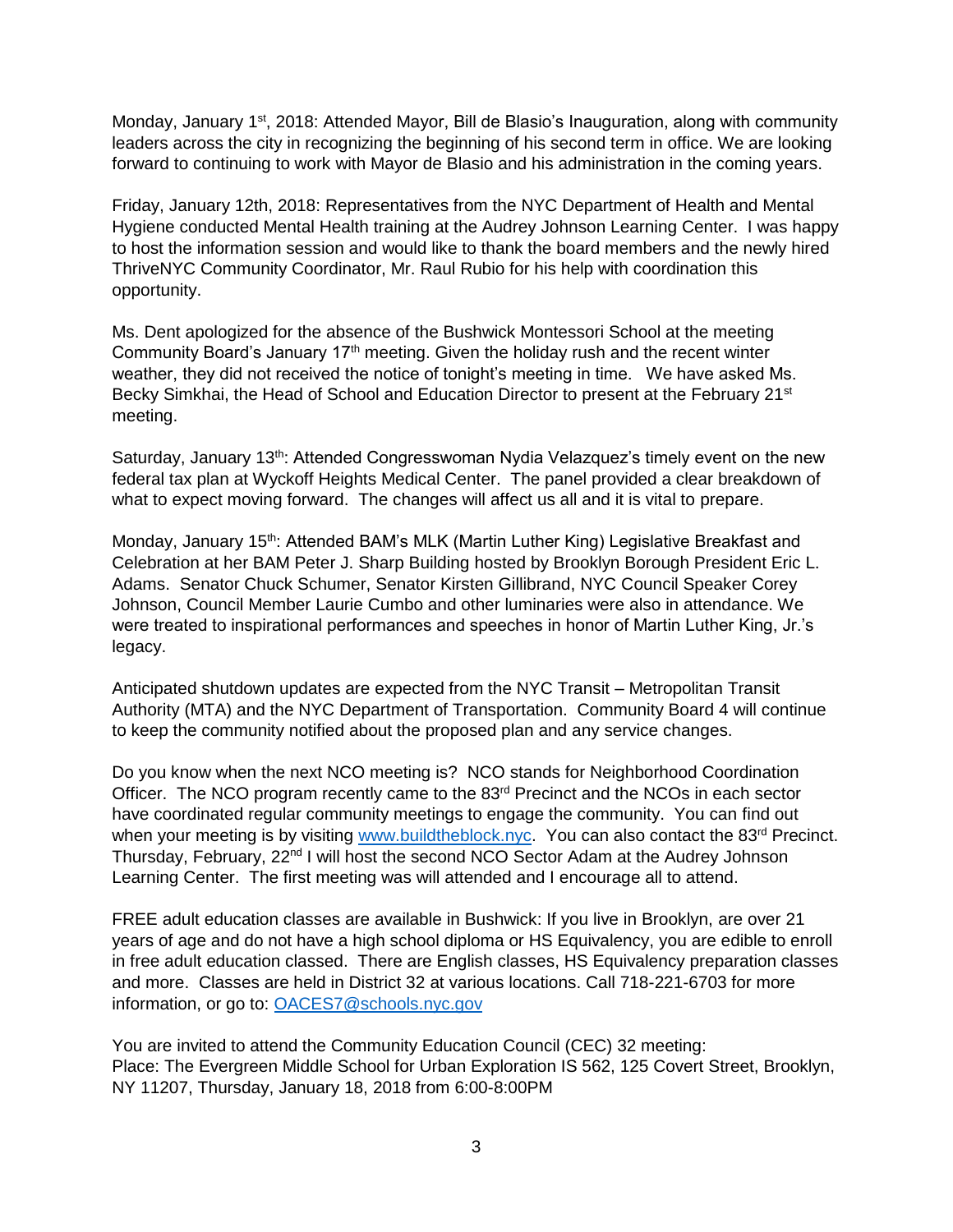There are CEC 32 Community Education Councils in New York City. Each CEC oversees a Community School District that includes public elementary, intermediate and junior high schools. For more information you can contact CEC 32 office at 718-574-1100

Apply for scholarship money from the UFT: Each year, the UFT awards more than \$1 million in college scholarship money to academically excellent and financially eligible public school students. Time is running out to apply for a \$5,000 scholarship from the UFT Albert Shanker College Scholarship Fund before the deadline of January 31<sup>st</sup>. To learn more and to apply visit [www.uft.org/parents/scholarship-fund.](http://www.uft.org/parents/scholarship-fund)

Save the Date for Saturday, March 3 for the 35<sup>th</sup> annual Historically Black College and University (HBCU) Fair from 11:00AM to 4:00PM at 272 Macdonough Street. This year's theme is "HBCU HerStory: Highlighting the contributions of women who rock. For more information email: [collegefair@brooklynalumnaedst.org.](mailto:collegefair@brooklynalumnaedst.org) This event is taking place in Community Board #3's district, however it is an exciting opportunity for those interested in and / or seeking higher education.

NYC Department of Education: There is still time to submit Kindergarten Applications! The deadline has been extended to Friday, January 19<sup>th</sup>. All children born in 2013 who live in NYC can apply to for the 2018-19 school year. You will need 1) your child's name, date of birth, and current pre-K (if applicable) 2) contact information and information on any siblings who will be in grades K-5 next year (if applicable) 3) The programs you are applying to, ranked in your preference order – use the kindergarten directory to choose up to 12 programs. Visit Kindergarten Admissions, call 718-935-2009, or email [ESEnrollment@schools.nyc.gov](mailto:ESEnrollment@schools.nyc.gov) if you have any questions.

HOPE 2018: On Monday, January 22, 2018 the Department of Homeless Services (DHS) will conduct its Homeless Outreach Population Estimate (HOPE), an annual point-in-time count of New Yorkers sleeping unsheltered.

You are invited to help by canvass parks, subways, and other public spaces to estimate the number of people who are sleeping in the streets.

Please visit nyc.gov/hope or CityShare to learn more and to register.

## **District Manager's Report: 7:06PM**

Greetings to all from the District Manager, Ms. Celestina Leon and her staff. She stated that she look forward to the year ahead and continuing working together to keep Bushwick a safe and vibrant community for all.

She would like everyone to review the FDNY Fire Safety tips along with the other seasonal notices from the city agencies that are within this month's newsletter. Fire safety remains vital, especially during the winter months.

#### Meetings Attended:

Thursday, December 21, 2017: Community Education Council (CEC) 32 Monthly Meeting Joined by the Youth and Education Committee Chairperson, Ms. Virgie Jones at their December meeting at PS 145. Those in attendance were able to enjoy a holiday themed performance by the students, in addition to regular business, including a presentation on the STEAM program at PS 123 and an update on Capital plans from the School Construction Authority (SCA).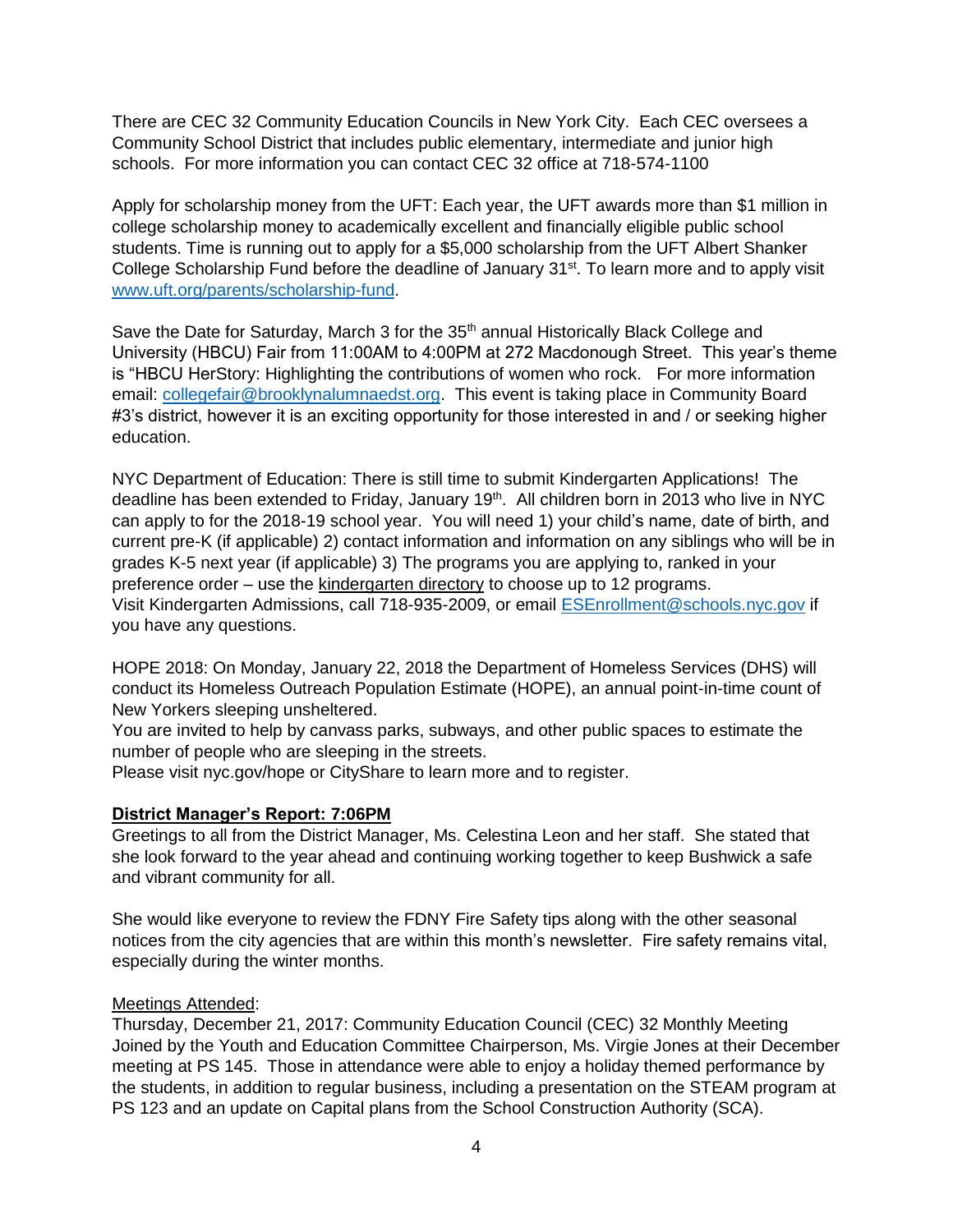Wednesday, January 3, 2018: EXE Committee Meeting

Thursday, January 4, 2018: NYC Emergency Management Conference Call for Elected Officials and Community Boards

During weather emergencies the NYC Office of Emergency Management routinely organizes conference calls to alert community boards and elected officials of important updates from relevant city agencies. Joining in on the call were representatives from the mayor's community affairs unit, DSNY, NYCHA, DEP, DPR, FDNY, and the DOE for a well-rounded update session.

BCP weekly call

EPTS Meeting was cancelled due to the inclement weather.

Friday, January 5, 2018: Bushwick Community Plan Next Steps Meeting with CB4 and Council Member Offices - Joined the Chairperson, Ms. Julie Dent, along with representatives from Council Member Reynoso and Council Member Espinal for a discussion on the status of the Bushwick Community Plan process and our next steps as a community. The discussion touched on various points including the timeline, the upcoming land use framework revised by the Department of City Planning and community concerns about the transparency and leadership of the process.

Monday, January 8, 2018: HHHSV Committee Meeting Cancelled due to the inclement weather.

Borough President Eric L. Adams NYC Open Data Workshop – Community Board #4 was invited along with the other Brooklyn Community Boards to attend a workshop on NYC Open Data facilitated by BetaNYC. NYC Open Data is an online tool that pools information from various agencies and holds great potential for aiding in regular community board business. Everyone in attendance participated in a "data journey" designed to familiarize us with BoardStat, a new technological tool that is only available to Manhattan Community Boards at present. We explored how BoardStat aligns with other preexisting online resources, such as the NYC Crime Map, the NYC City Map, the Dept. of Building's Building Information System (BIS), etc. All boards agreed that the BoardStat would be a beneficial resource for the borough and our respective communities.

Thursday, January 11, 2018 Hosted the Parks and Recreation Committee Meeting (PRC)

Saturday, January 13, 2018: MayDay Space's Radical Futures Free School: Liberation for Our Generation & Beyond – Attended a panel discussion at MayDay Space located at 176 St. Nicholas Avenue on radical community spaces and why they are needed. The panelists included MayDay Space, New Women Space, Bronx Social Center and the Brecht Forum. The discussion was well attended and during a breakout activity a discussed was had on how to support these kinds of community spaces and the importance of strategic collaborations.

Monday, January 15, 2018: BAM MLK Celebration – Attended the wonderfully organized event, which included inspirational performances and words from the Brooklyn Interdenominational Choir and various elected officials. Borough President Eric Adams was the emcee for the event. He introduced Senator Chuck Schumer, Senator Kirsten Gillibrand as well as Mayor Bill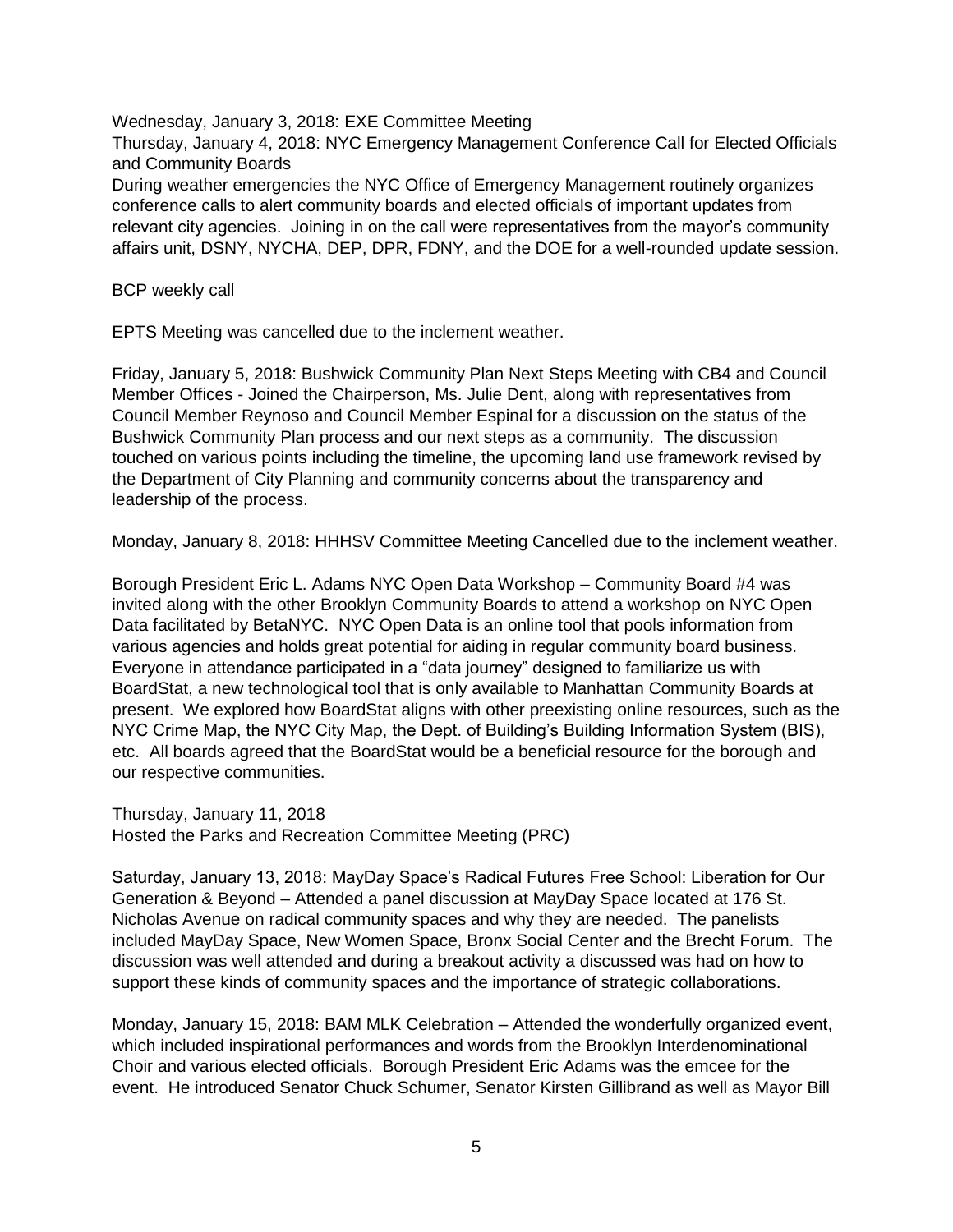de Blasio. Council Member Laurie Cumbo, newly elected Council Speaker Corey Johnson and others shared timely reflections on the life and legacy of Martin Luther King, Jr.

## Information:

Transition and College Access Center for students with disabilities: A new Transition and College Access Center has opened in Brooklyn to help students with disabilities prepare for college and work after they graduate from high school. The center is at Boys and Girls HS, 1700 Fulton Street, room G170. You can learn more by reading the brochure in English, Arabic, Bengali, Chinese, French, Haitian-Creole, Korean, Russian, Spanish and Urdu.

You might be eligible for NYC Free Tax Prep: New Yorkers who earned \$66,000 or less in 2018 may qualify for free preparation services, including online filing at [www.nyc.gov/taxprep](http://www.nyc.gov/taxprep) and in person filing with an IRS certified VITA/TCE volunteer preparer. NYC Free Tax sites are operated by community based organizations in partnership with the Department of Consumer Affairs (DCA).

Summer internships for high school students at the Dept. of Design and Construction: The New York City Department of Design and Construction in partnership with the NYC Department of Youth and Community Development (NYC DYCD) is looking for 30 New York City High School students to intern full-time at the department this summer. This is a great opportunity for students interested in architecture, engineering, building trades, public administration, business administration or information technology to gain work and academic experience. The application deadline is February  $16<sup>th</sup>$ . The length of the program is 6 weeks long and it will begin on Thursday, July 5<sup>th</sup>, 2018 and will end Friday, August 10<sup>th</sup>, 2018. For more information contact STEAM at 718-391-2888 or email: [STEAM@ddc.nyc.gov](mailto:STEAM@ddc.nyc.gov) 

Its's My Park Awards Reception: The annual "It's My Park Awards" honor advocates who demonstrated exceptional leadership and commitment to their local parks through service, advocacy and collaboration. As an important community partner, we invite you to nominate yourself or apply for an award. The application for 2017 nominations will be accessible through January 28<sup>th</sup>, 2018 at https://cityparksfoundation.org/imp-awards-nomination-form/

BP Adams welcomes application for the Fiscal Year 2018 Capital Budget: Brooklyn, NY, January 2018 the Brooklyn Borough President Eric L. Adams encouraged City agencies, local schools and non-profit organizations to apply for capital funding from his office for Fiscal Year 2019 (FY19).

All requests for capital funding from the office of the Brooklyn Borough President must be submitted via Borough President Adams' online capital funding application, which can be found on his website, [www.Brooklyn-USA.org;](http://www.brooklyn-usa.org/) the FY19 application process opened on Friday, December  $22^{nd}$  and the deadline to submit a request is 11:59PM on Monday, February 12<sup>th</sup>.

Season Influenza (Flu): Influenza or flu is a seasonal respiratory (lung) infection that causes fever and a cough or sore throat. It is most common during the fall and winter months. Every year more that 2,000 New Yorkers die of seasonal influenza and pneumonia, which can develop as a complication of the flu. Getting the vaccination might protect you during the flu season. Find a flu vaccination location using the NYC Health Map. Be sure to call ahead of time to check if the vaccine is available before going to the location. <https://a816-healthpsi.nyc.gov/NYCHealthMap/home/ByServices?services=59>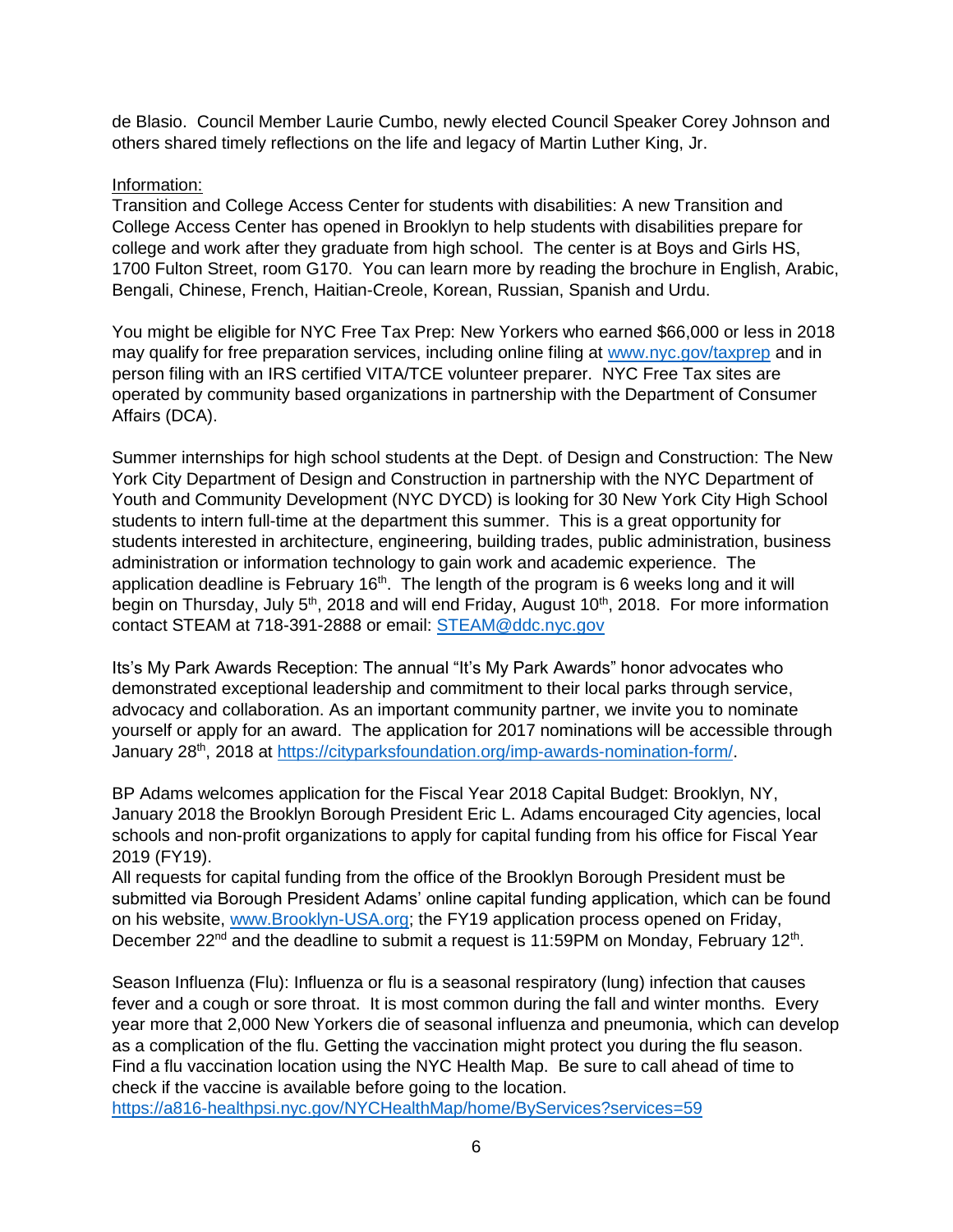# **Committee Reports, 7:16PM**

**Parks and Recreation Committee (PRC),** Committee Co-Chairpersons Mr. Robert Camacho and Ms. Annette Spellen

Meeting Held: Thursday, January 11, 2018, 6:00PM, 1420 Bushwick Avenue, Suite 370, Brooklyn, NY 11207-1422

Members Present: Robert Camacho, Annette Spellen, Jamie Wiseman and Carlos Feliciano Others Present: Celestina Leon, CB 4 District Manager; Delancey Nelson, Partnership for Parks Liaison; Kofi Thomas, The People's Garden Member; Lillian Reyes, NYC Parks Green Thumb Liaison: Ingrid Ramos, Parents of Bushwick/Padres de Bushwick; Hernan Pagan, The People's Garden Member

Item Discussed:

The District Manager announced that Ms. Eva Seligman (Agenda item #1) from the Evergreen Cemetery will not be at the meeting, due to her colleagues absence at short notice. Ms. Seligman will be re-scheduled to attend the Thursday, February  $8<sup>th</sup>$  PRC meeting at the Community Board's office.

### Agenda item #2:

Delancey Nelson, Outreach Coordinator for Partnership for Parks

- Partnership for parks is a unique public-private partnership between City Park's foundation and NYC Parks
- They help groups plan events and activities in parks, such as Summer Stage, Community Gardening Workshops, and the Puppet Mobile.

Ms. Nelson works with Community Board's #s 1, 2, 4, 5, 8 and 9.

There are a handful of active groups in Community Board 4 including:

- Maria Hernandez Park
- Hope Ballfield (Friends of Hope El Puente)
- Fermi Playground (Friends of Fermi Parents of Bushwick)
- Green Central Knoll Park (Parents of Bushwick)
- Rudd Playground (Friends of Rudd Playground)

Ms. Nelson ask for the Community Board's help in reconnecting with Friends of Irving Square Park because she has not heard from them in a while.

Partnership for parks also offers training and workshops to community members, including how to work with elected officials and how to start a non-profit.

They also serve as a liaison between the community and the Parks department.

There is a trial for new basketball nets in Bushwick Park on Knickerbocker Avenue and Woodbine Street.

Mr. Robert Camacho expressed his concerns about the nighttime activity in the park, including smoking, drinking and people forming groups after hours. He stated that there is a need to set up a meeting with the 83rd Precinct.

The District Manager responded referencing the letter sent to the 83<sup>rd</sup> Precinct in late 2016 from the community board in regards to similar concerns about safety issues in several parks. She stated that she will follow up on the letter and report back to the committee after looking into the matter further.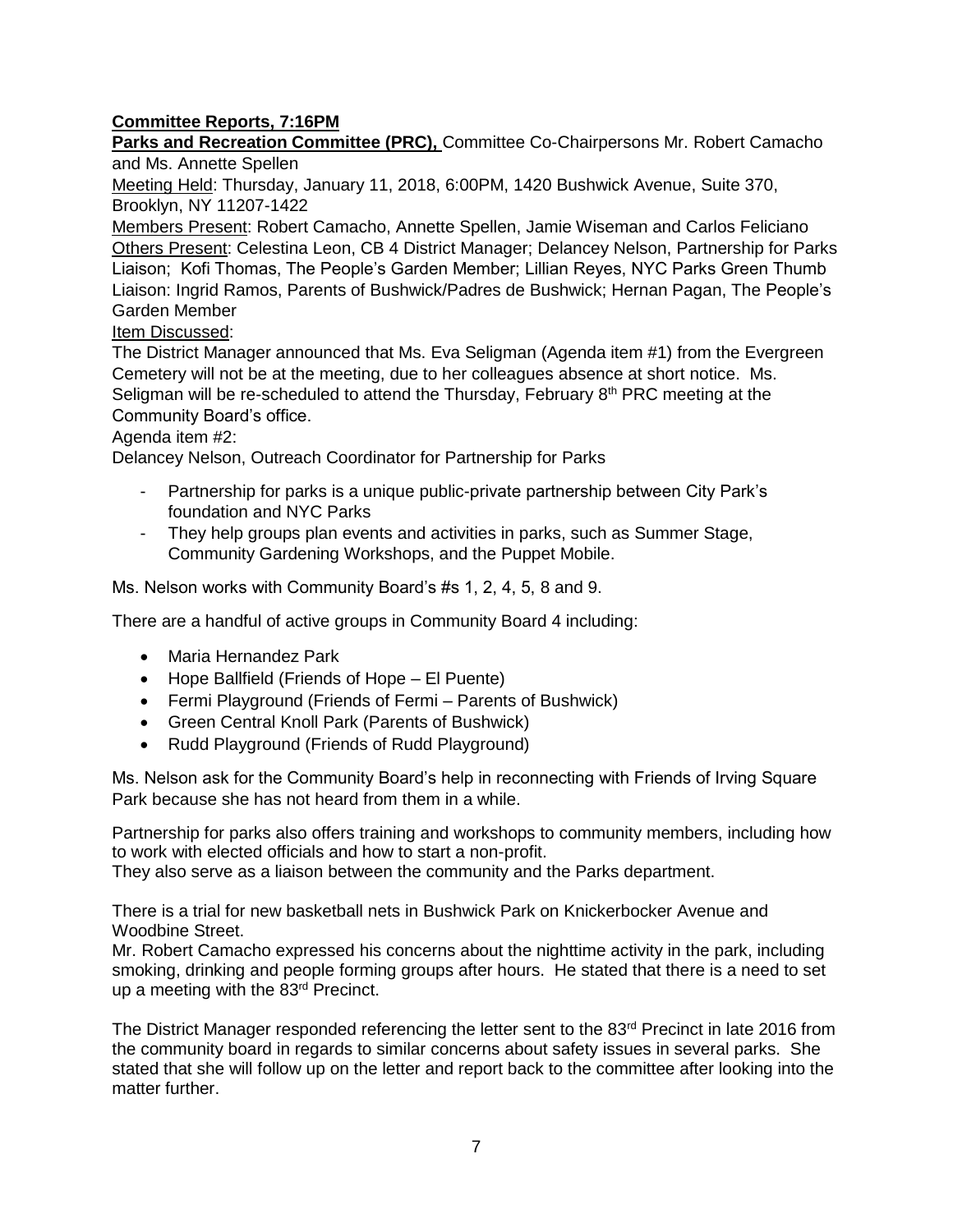Carlos Feliciano stated that he is responsible for opening and closing Hope ballfield to make sure it I well maintained and safe.

The District Manager suggested that the NCO's can perhaps assist in visiting and potentially closing problematic parks.

Ms. Annette Spellen added that part of addressing the safety issues could include closing the park. She mentioned that there continues to be problems at Irving Square Park with unleashed dogs in the morning. There are also squatters form the building across the street that stay in the park until 2:00AM.

The District Manager asked if those issues were something that could be addressed by targeted visits from the Parks Enforcement Patrol (PEP). She also added that off leash hours in the park are from 9PM to 9AM based on signage.

Ms. Spellen mentioned that the signage was not readily visible. There were problems in the past stated the District Manager with the signs being removed. Delancey added that she would follow up on the issue and make sure the proper signage was on the park. It was suggested that PEP stop by the park between the hours of 7AM and 10AM.

It was added that new condensed signage is coming to parks across the city soon. Ms. Ingrid Ramos responded stating they had already installed the new signs at Fermi playground however, the smaller "No Smoking" and "No Dogs" signage had been removed. Delancey answered that she would look into the missing signage.

The District Manager asked if Partnership for Parks helps with street trees. For example: assisting with tree guard projects. Delancey responded that they do. She added that Trees NY has examples of different tree guards and that a permit is needed to be installed. The NYC Parks department also has a stewardship team that takes care of street trees. For this kind of project, Partnership for Parks could partner with Block Associations or other groups depending on the area/request.

Ms. Lillian Reyes, NYC Parks Green Thumb.

Ms. Reyes is the liaison from Green Thumb which oversees community gardens and connects them to resources. She mentioned that they recently visited the Goodwin Gardens on Goodwin Place between Grove Street and Greene Avenue. They recently became aware of the garden as it was never registered as a Green Thumb Garden, although it is on NYC Parks-owned land.

Mr. Camacho stated that there was an agreement made ten years ago and the former District Manager Ms. Nadine Whitted has signed it. It was a contract between NYC HPD (the former property owner), RiseBoro Community Partnership (formerly RBSCC), and Community Board 4. Given the contract's expiration and the death of an active garden leader, the garden has been in limbo without consistent care or resources.

The lot attached to the garden is private property.

Mr. Camacho stated that he reached out to the owner to ask them to fix the property, as there are large sinkholes and other degraded features.

The District Manager asked about what are the next steps on the Green Thumb end. Ms. Reyes responded that the garden would need 10 volunteers to become members. A letter of support from the Community Board, and eventually by-laws to remain a community garden.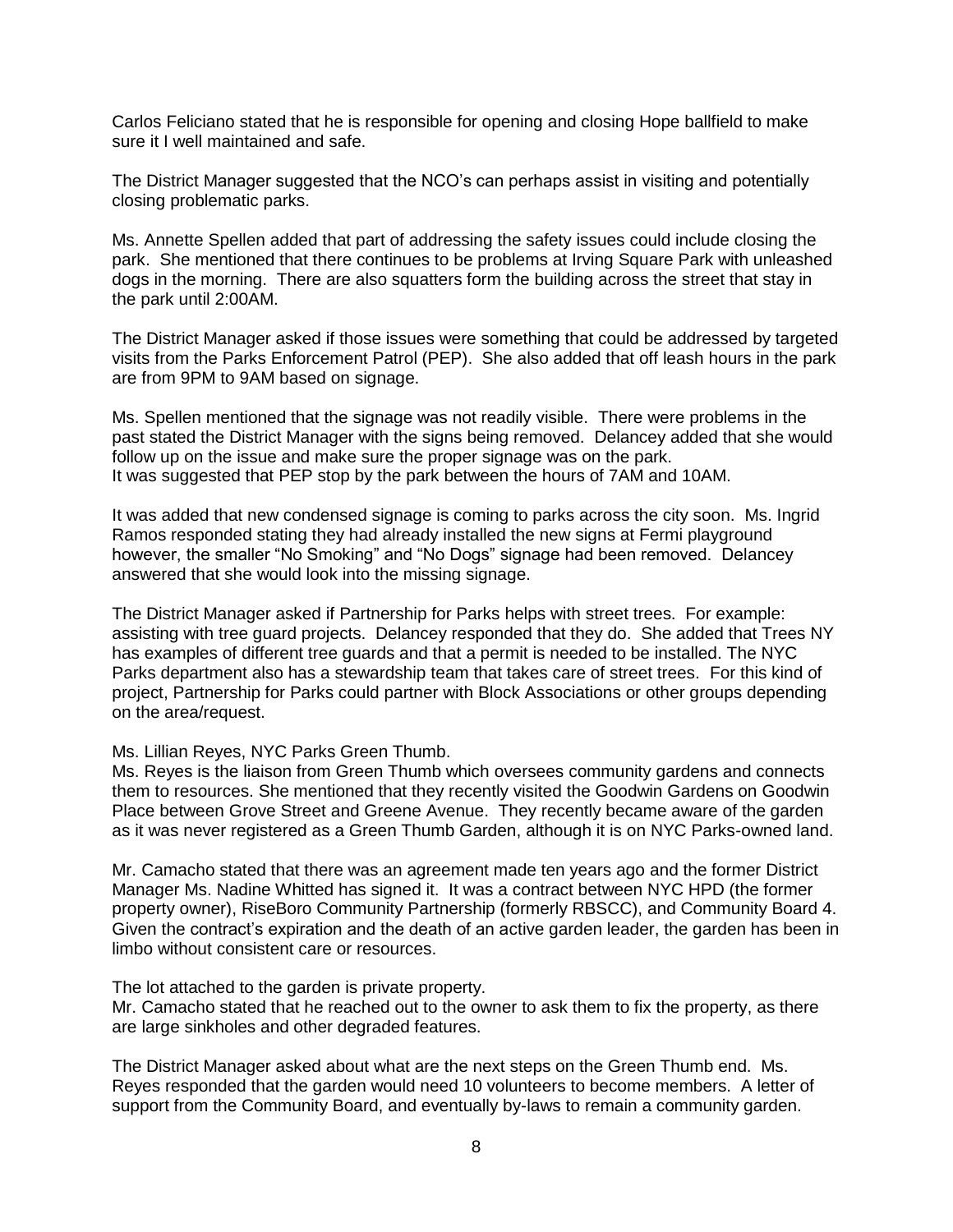Kofi Thomas offered to give a rundown of the past 100 days in the garden, as he has been volunteering there and cleaning up little by little. He has since then met with the Goodwin Senior Residence Property Manager, Christina Orocho. The garden is in need of urgent help due to the damaged benches and the cement caving in. Robert and Kofi stated that there are two sinkholes, six benches that need to be replaces and a water pipe that needs to be fixed.

There have also been issues with the shelter around the corner. Kofi commented that he would like to help seniors become more active in the space and see programming for them there.

The District Manager commented that she would follow up with Scott Short from RiseBoro to update him on the discussion. The next step would be a community meeting to discuss organizing around the garden. Lillian proposed the tentative date of Wednesday, January  $24<sup>th</sup>$ at 1:00PM.

Other Committee Business:

Mr. Camacho: The sports league should be ready to come to the board in April.

Ingrid: She is concerned about the playground safety and was involved in an altercation the day before at Knoll Playground. The individual made death threats and appeared to have a substance abuse issue. She was with her two year daughter at the time.

The committee members asked for a follow up on the Beaver Knoll tot lot project.

The District Manager adjourn the meeting. The motion to adjourn the meeting was made by Ms. Annette Spellen and second by Mr. Robert Camacho. Meeting adjourned at 7:20PM.

## **Announcements, 7:58PM**

NYC Department of Education: "You Got This", Get ready for the Specialized High Schools Admissions Test. There are eight great testing Specialized High Schools that draw from students like you…

- Bronx High School of Science
- The Brooklyn Latin School
- Brooklyn Technical High School
- High School of Mathematics, Science and Engineering at the City College of New York
- High School of American Studies at Lehman College
- Queens High School for the Sciences at York College
- Staten island Technical High School
- **Stuyvesant High School**

And one great audition Specialized High School

Fiorello H. LaGuardia High School of Music & Art and Performing Arts

Spring: Learn about the Specialized High Schools

Summer: Prepare for the SHSAT

Fall: Get ready for the test day

To learn more visit: [www.schools.nyc.gov/SHS](http://www.schools.nyc.gov/SHS) 

Eric Gonzalez, Kings County District Attorney: Do you have a public safety or quality of life concern in your community? If so, please visit or call the …Action Center, 350 Jay Street, 16<sup>th</sup> Floor, Brooklyn, NY 11201. Hotline: 718-250-2340, Hours: Monday – Friday 9:00AM to 5:00PM.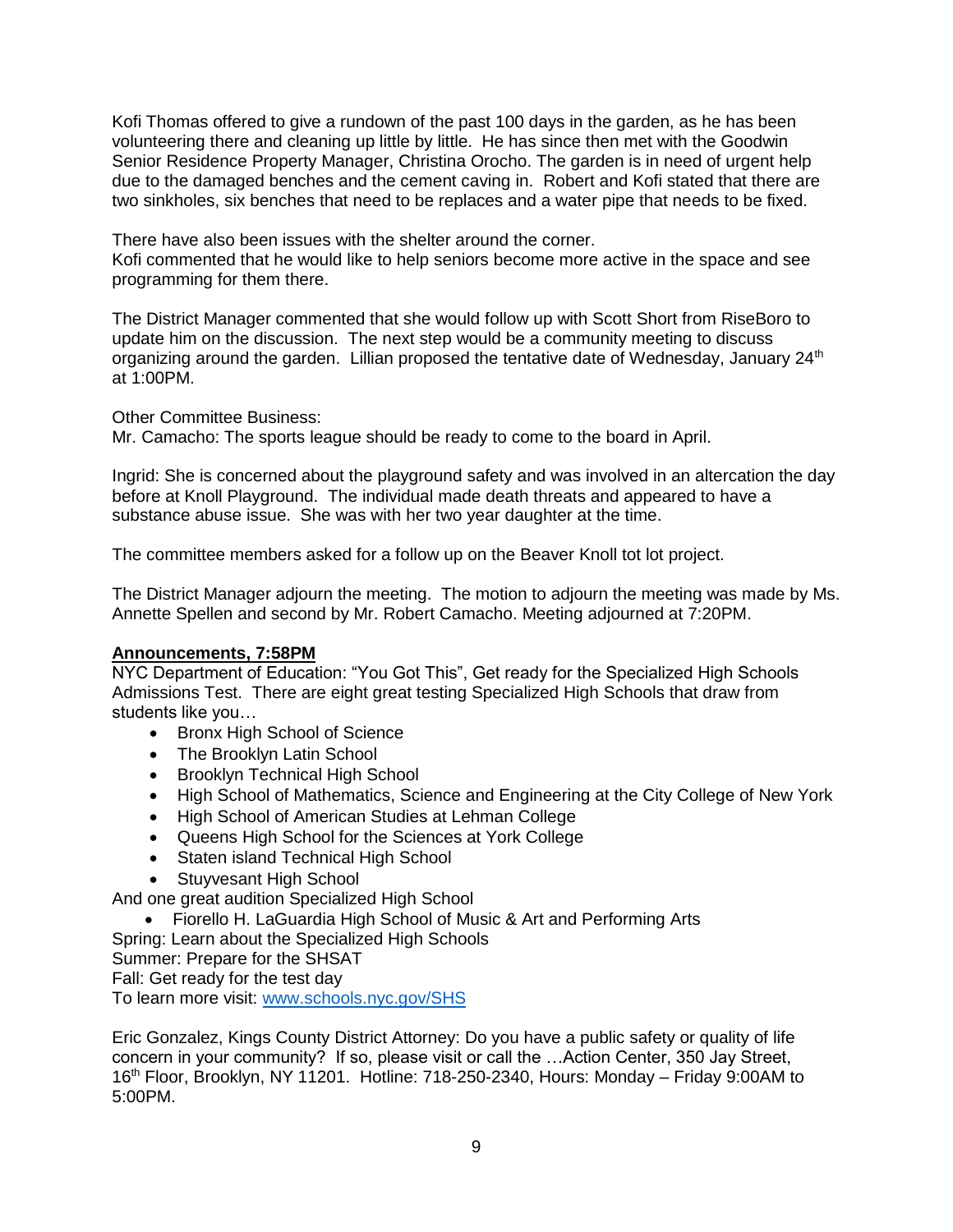Walk-ins welcome from 9:00AM to 4:00PM

The Public Integrity Bureau investigates government corruption, including misconduct by public officials, fraud in corruption of the political process. To report corruption, call the…Public Integrity Hotline at 718-250-2747

New York City Comptroller Scott M. Stringer cordially invites you to: Trailblazers Program & award ceremony in honor of African American History Month. Tuesday, February 6, 2018. Doors open at 6:00PM to 8:30PM. Alhambra Ballroom, 2116 Adam Clayton Powell Jr. Blvd., 3<sup>rd</sup> Fl., New York, NY 10027. To RSVP, please email **events@comptroller.nyc.gov** or call (212) 669-4466. If you need language translation services or other special accommodations, please call (212) 669-4315.

Jo-Ena Bennett, Long Life Unity Food Buyers Collective: Get \$70 worth of food for \$30. Now accepting EBT! Full food orders: Over 16 high quality fruits and vegetables for \$32. Half food orders: Over 10 high quality fruits and vegetables for \$17. Fish orders are available upon request

\$25.00 annual fee. For membership contact: Long Life Unity Food Buyers Collective, 1958 Fulton Street, Room 301, Brooklyn, NY 11233, 718-772-1951

New York City Dept. of Correction: You care about this community. So Do We! We are your neighbors, fellow community board members and friends who are dedicated to enhancing public safety – and we do so with pride, integrity and compassion. If you, or someone you know want to make difference, join us.

Upcoming Correction Officer Exam Dates. Exam No. 8319, Now through January 31, 2018 For more information, call 718-546-3100 or email: [theboldest@dov.nyc.gov](mailto:theboldest@dov.nyc.gov)

The New York City of Corrections proudly presents: Confronting Recidivism 3. A panel discussion & job resource fair for formerly incarcerated individuals. Meet with employers in construction, technology and service industries. Access career counseling and resume building services and onsite job interviews. January 29<sup>th</sup>, 2018, 11:00AM to 3:00PM. Brooklyn Borough Hall, 201 Joralemon Street, Brooklyn, NY 11201. Please RSVP to [specialevents@doc.nyc.gov](mailto:specialevents@doc.nyc.gov)

Become a legal Coordinator at the NYC Correction.

- Help inmates learn about the criminal justice system.
- Provide inmates with current case law and legal assistance
- Help maintain NYCDOC's law Library
- Instruct inmates in basic legal research, drafting motion and writs

Apply at [www.nyc.gov/joinheboldest](http://www.nyc.gov/joinheboldest) 

FREE High School Equivalency (HSE/GED) Preparation & Classes

The Test Assessing Secondary Completion (TASC) has replaced the GED test. Evening, daytime or Saturday classes are available for adult 17 and over. Practice reading, writing and math skills critical for HSE success. TASC Track focuses on subjects needed for your diploma. For more information contact the Brooklyn Public Library.

Seniors (50 plus) Bowling League: Join Library lanes: BPL's digital bowling league! Fridays, 10:30 am to 12pm. Older adults are welcome to join a team, learn ow to bowl using a Microsoft Xbox One and compete with other neighborhood libraries! Washington Avenue Branch, 360 Irving Avenue at Woodbine Street, 11237, 718-628-8378, [www.bklynlibrary.org](http://www.bklynlibrary.org/)